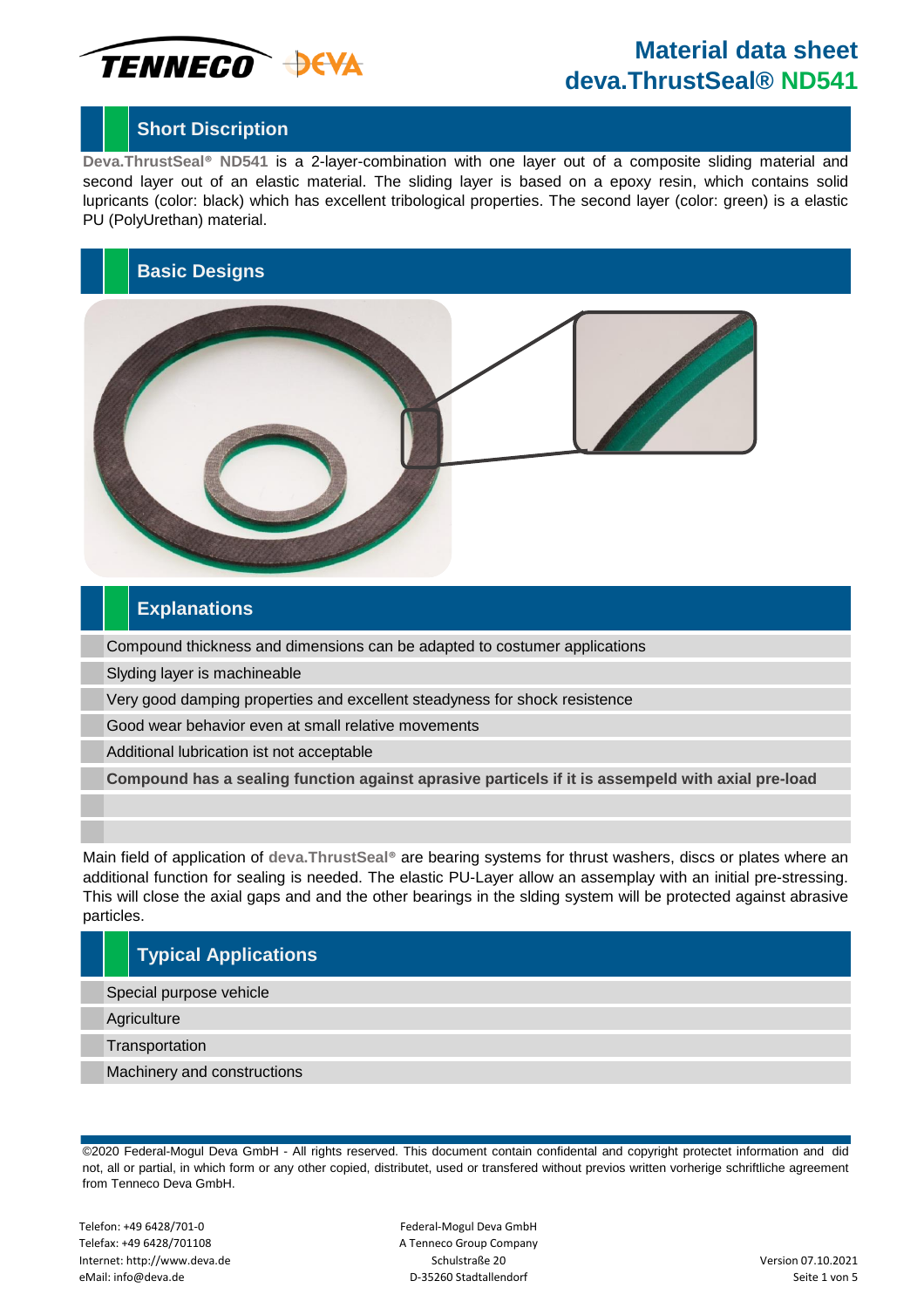

|                                                                        |                            |  | <b>Bearing properties</b>                    | <b>Symbol</b>        |                      | <b>Materialcompound</b> | <b>Unit</b>       |
|------------------------------------------------------------------------|----------------------------|--|----------------------------------------------|----------------------|----------------------|-------------------------|-------------------|
| Compressive strength <sup>(1)</sup>                                    |                            |  |                                              | $\sigma_{dB}$        |                      | 300                     | N/mm <sup>2</sup> |
| Max. recommended static load                                           |                            |  |                                              | $p_s$                |                      | 25                      | N/mm <sup>2</sup> |
| Max. recommended dynamic load                                          |                            |  |                                              | $p_d$                |                      | 15                      | N/mm <sup>2</sup> |
| Friction coefficient (dry) <sup>(2)</sup>                              |                            |  |                                              | $\mu$                | 0,10                 | 0,24<br>bis             |                   |
| Friction coefficient (water) <sup>(2)</sup>                            |                            |  |                                              | $\mu$                | 0,11                 | 0,25<br>bis             |                   |
|                                                                        |                            |  | Friction coefficient (grease) <sup>(3)</sup> | $\mu$                |                      |                         |                   |
| Temperature range                                                      |                            |  |                                              | T                    | $-30$                | bis<br>70               | $^{\circ}C$       |
| Max. recommended sliding speed                                         |                            |  |                                              | $U_{\text{max}}$     |                      | 0,1                     | m/s               |
| Max. recommended pU-value (dry)                                        |                            |  |                                              | pU                   | 1,2                  | MPa*m/s                 |                   |
| Max. recommended pU-value (water)                                      |                            |  |                                              | pU                   | 0,9                  | MPa*m/s                 |                   |
| Min. counterpart hardness                                              |                            |  |                                              |                      | 180                  | <b>HB</b>               |                   |
| Roughness of counterpart                                               |                            |  |                                              | Ra                   | 0,4                  | bis<br>1,0              | µm                |
|                                                                        |                            |  | <b>Mechanical properties</b>                 | <b>Symbol</b>        | <b>Sliding Layer</b> | <b>PU-Layer</b>         | <b>Unit</b>       |
| Compressive strength flatwise to laminate <sup>(1)</sup>               |                            |  |                                              | $\sigma_{\text{M}}$  | 300                  |                         | N/mm <sup>2</sup> |
| Compressive yield point flatwise to laminate <sup>(1)</sup>            |                            |  |                                              | $\sigma_{\rm x}$     | 100                  |                         | N/mm <sup>2</sup> |
|                                                                        |                            |  | E-Modul X- direction                         | Е                    | 4100                 | 3,5                     | N/mm <sup>2</sup> |
|                                                                        |                            |  | E-Modul Y- direction                         | E                    | 4100                 | 3,5                     | N/mm <sup>2</sup> |
|                                                                        |                            |  | E-Modul Z- direction                         | E                    | 2500                 | 3,5                     | N/mm <sup>2</sup> |
|                                                                        | <b>Physical properties</b> |  | <b>Symbol</b>                                | <b>Sliding Layer</b> | <b>PU-Layer</b>      | <b>Unit</b>             |                   |
| Density (average)                                                      |                            |  |                                              | ρ                    | 1,8                  |                         | g/cm <sup>3</sup> |
| Swelling in water                                                      |                            |  |                                              |                      | < 0, 10              |                         | $\%$              |
| Thermal conductivity                                                   |                            |  |                                              | $\lambda$            | $-0.3$               | 0,1                     | W/mK              |
| Coefficient of thermal expansion flatwise to<br>laminate (20°C - 80°C) |                            |  |                                              | $\alpha$             | $100 - 130$          |                         | $x10^{-6}$ 1/K    |
| Coefficient of thermal expansion parallel to<br>laminate (20°C - 80°C) |                            |  |                                              | α                    | $40 - 50$            |                         | $x10^{-6}$ 1/K    |

(1) Compressive test based on DIN EN ISO 604 2003

(2) Information is for sliding layer <15 MPa (friction coefficient is depending on the load); Fricticon coeffient PU  $\mu \sim 0.7$ 

(3) Additional lubrication is not recommended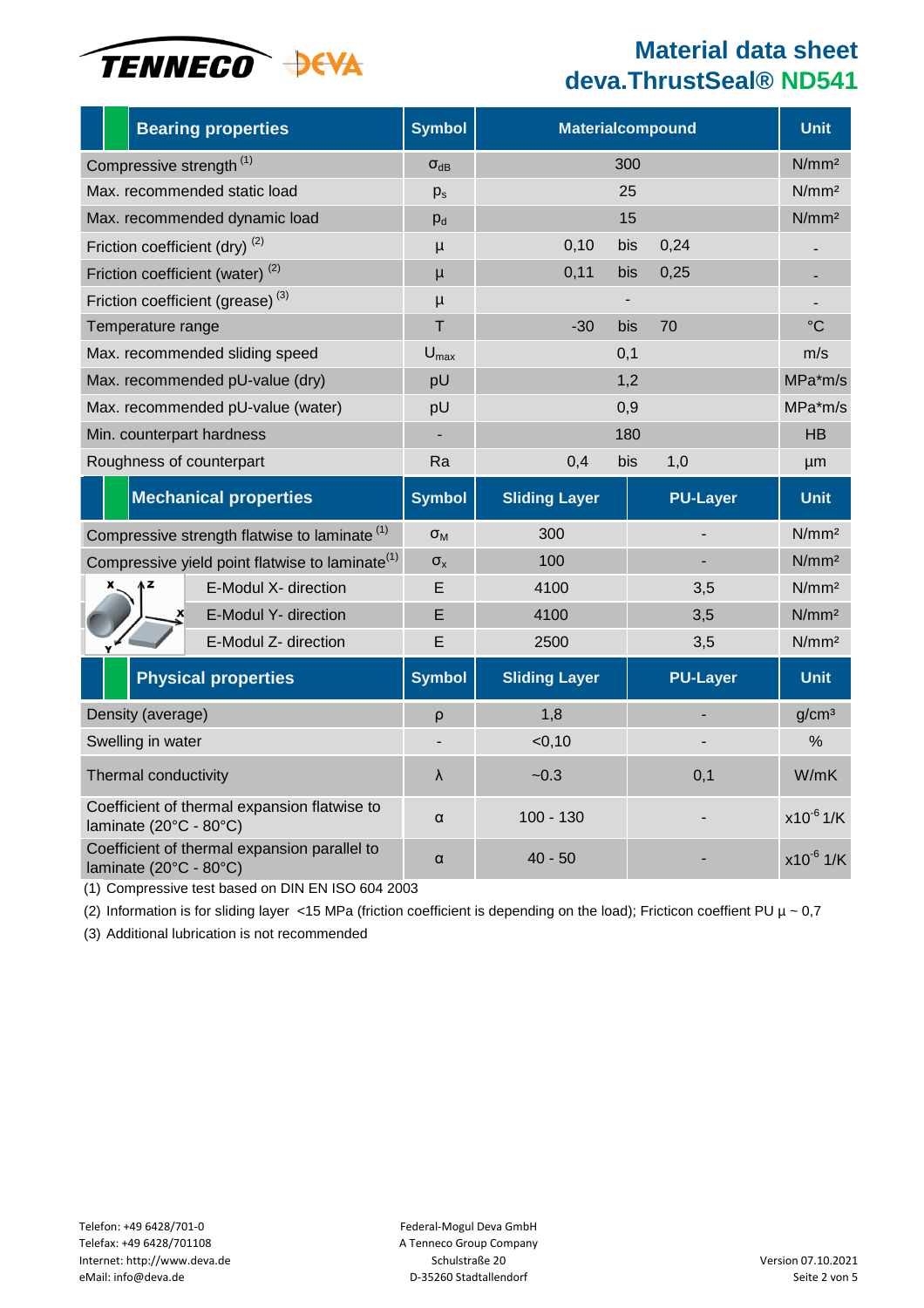# TENNECO DEVA

## **Material data sheet deva.ThrustSeal® ND541**

### **Technical construction and information**



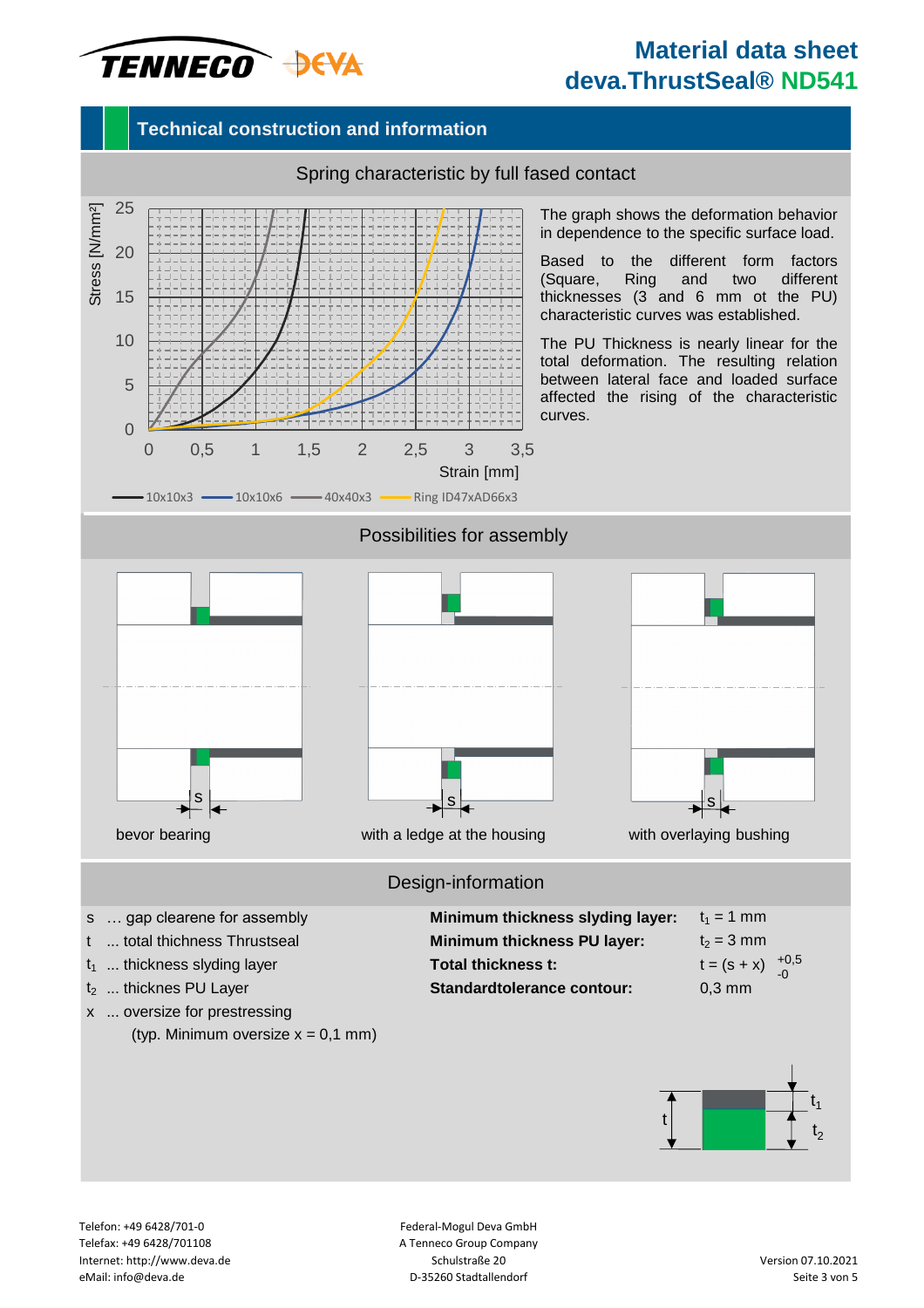

|                      | <b>Chemical resistence</b> |       |                |                              |                    |       |                |                          |
|----------------------|----------------------------|-------|----------------|------------------------------|--------------------|-------|----------------|--------------------------|
| Medium               |                            | Conc. | Temp.          | Compound Medium              |                    | Conc. | Temp.          | Compound                 |
|                      |                            |       |                |                              |                    |       |                |                          |
| <b>Alcohols</b>      |                            |       |                |                              |                    |       |                |                          |
| Allyl alcohol        |                            |       |                | $\circ$                      | Hydroxy acetone    |       |                | -                        |
| Amyl alcohol         |                            |       |                |                              | Isobutyl alcohol   |       |                |                          |
| <b>Butyl alcohol</b> |                            |       |                | $\circ$                      | Isopropyl alcohol  |       |                |                          |
| Ethyl alcohol        |                            |       |                | $\overline{\phantom{0}}$     | Methyl alcohol     |       |                | -                        |
| Ethylene glycol      |                            |       |                | $\overline{\phantom{0}}$     | Propyl alcohol     |       |                | -                        |
| <b>Solvents</b>      |                            |       |                |                              |                    |       |                |                          |
| Aceton***            |                            | 100%  | $23^{\circ}$ C | $\odot$                      | Naphthalene        |       |                | $\overline{\phantom{0}}$ |
| Benzene              |                            |       |                | $\circ$                      | Toluene            |       |                | -                        |
|                      | Methyl chloride            |       |                |                              | Trichioromethane   |       |                |                          |
|                      | Methyl ethyl ketone        |       |                | $\circ$                      |                    |       |                |                          |
| <b>Fuels</b>         |                            |       |                |                              |                    |       |                |                          |
| Petrol               |                            |       |                | $\odot$                      | Kerosene           |       |                | $\checkmark$             |
| Diesel fuel          |                            |       |                | $\checkmark$                 |                    |       |                |                          |
| <b>Oils</b>          |                            |       |                |                              |                    |       |                |                          |
|                      | Cotton seed oil            |       |                | $\overline{\phantom{0}}$     | Hydraulic oil      |       |                | $\odot$                  |
| Curde oil            |                            |       |                | $\checkmark$                 | Linseed oil        |       |                | $\odot$                  |
| Gear oil             |                            |       |                | $\checkmark$                 | Motor oil          |       |                | $\checkmark$             |
| <b>Gases</b>         |                            |       |                |                              |                    |       |                |                          |
| Acetylene            |                            |       |                | -                            | Fluorine           |       |                | $\circledcirc$           |
| Äther                |                            |       |                | $\overline{\phantom{0}}$     | Carbon dioxid      |       |                | $\overline{\phantom{a}}$ |
| <b>Bromine</b>       |                            |       |                | $\circ$                      | Ozone              |       |                | $\checkmark$             |
| <b>Butane</b>        |                            |       |                | -                            | Propane            |       |                | -                        |
| Chlorine             |                            |       |                | $\circ$                      | Nitrogen           |       |                | $\overline{\phantom{0}}$ |
| Natural gas          |                            |       |                | -                            | Hydrogen           |       |                |                          |
|                      | Sulfur dioxide             |       |                | $\overline{\phantom{0}}$     |                    |       |                |                          |
| <b>Salts</b>         |                            |       |                |                              |                    |       |                |                          |
|                      | Ammonium chloride          |       |                | $\qquad \qquad \blacksquare$ | Magnesium carbon   |       |                | -                        |
|                      | Ammonium nitrate           |       |                |                              | Magnesium sulphate |       |                |                          |
|                      | Ammonium sulphate          |       |                | -                            | Sodium acetate     |       |                | -                        |
|                      | Iron chloride              |       |                | $\overline{\phantom{0}}$     | Sodium bisulphate  |       |                |                          |
|                      | Magnesium chloride         |       |                | $\overline{\phantom{a}}$     | Sodium carbonate   |       |                | $\overline{\phantom{a}}$ |
| <b>Acids</b>         |                            |       |                |                              |                    |       |                |                          |
|                      | Arsenic acis               | 10%   |                | $\circ$                      | Carbonic acid      | 10%   |                | $\circ$                  |
| Boric acid           |                            | 10%   |                | $\overline{\phantom{a}}$     | Hydrochloric acid* | 10%   | 23°C           | $\checkmark$             |
| Acetic acid          |                            | 10%   |                | $\checkmark$                 | Citric acid        | 10%   |                |                          |
| Hydroflouric acid    |                            | 10%   |                | $\circledcirc$               | Sulphuric acid*    | 10%   | $23^{\circ}$ C | $\checkmark$             |
|                      |                            | 10%   | $23^{\circ}$ C | $\checkmark$                 |                    | 10%   | 70°C           | $\odot$                  |
| Phosphoric acid*     |                            | 10%   | 70°C           | $\checkmark$                 | Hydrogen peroxide* | 35%   | $23^{\circ}$ C | $\checkmark$             |
|                      |                            | 10%   | 23°C           | $\odot$                      |                    | 35%   | 70°C           | $\odot$                  |
| Nitric acid*         |                            | 10%   | 70°C           | 0                            |                    |       |                |                          |